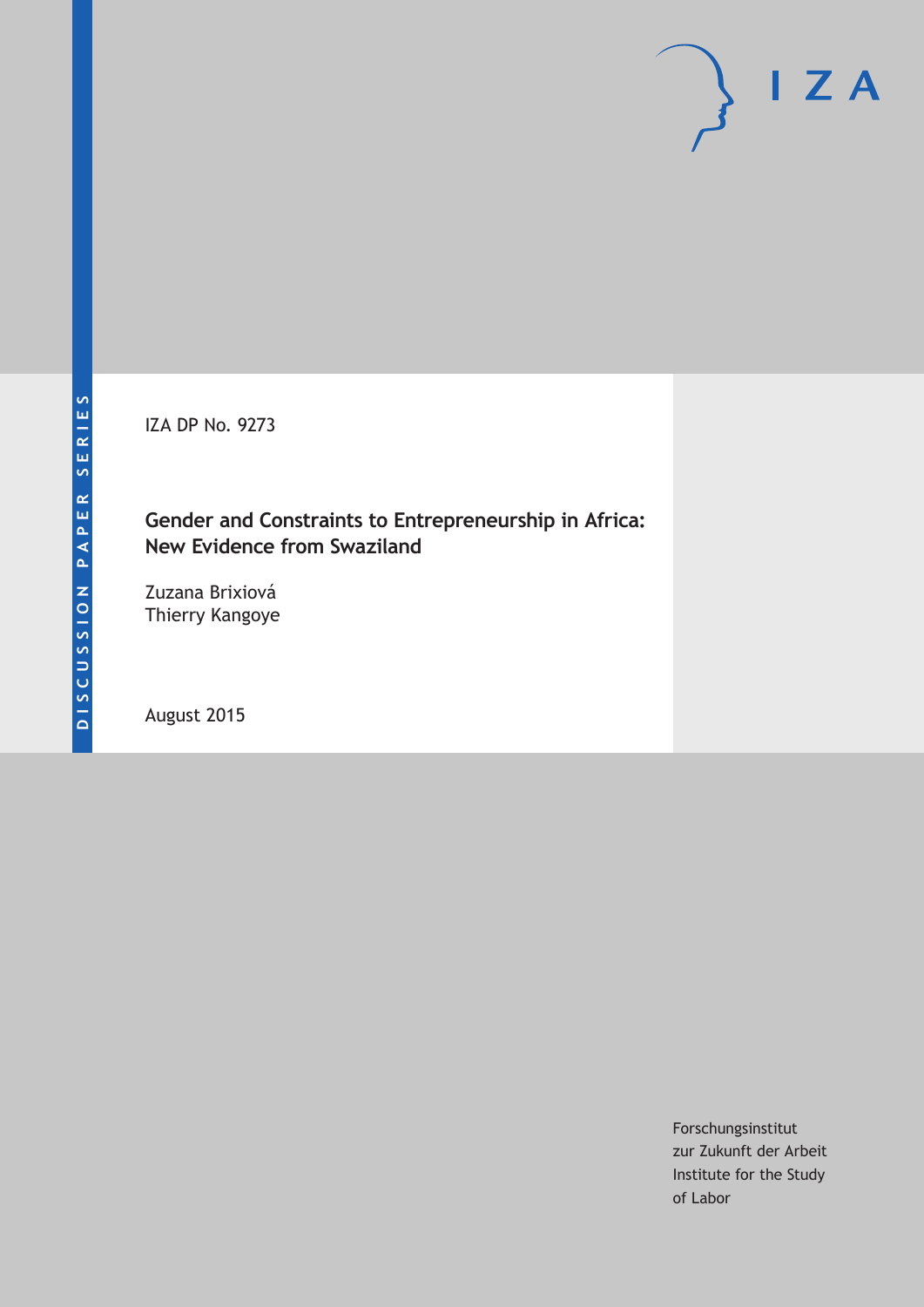# **Gender and Constraints to Entrepreneurship in Africa: New Evidence from Swaziland**

## **Zuzana Brixiová**

*University of Cape Town and IZA* 

## **Thierry Kangoye**

*African Development Bank* 

### Discussion Paper No. 9273 August 2015

IZA

P.O. Box 7240 53072 Bonn Germany

Phone: +49-228-3894-0 Fax: +49-228-3894-180 E-mail: iza@iza.org

Any opinions expressed here are those of the author(s) and not those of IZA. Research published in this series may include views on policy, but the institute itself takes no institutional policy positions. The IZA research network is committed to the IZA Guiding Principles of Research Integrity.

The Institute for the Study of Labor (IZA) in Bonn is a local and virtual international research center and a place of communication between science, politics and business. IZA is an independent nonprofit organization supported by Deutsche Post Foundation. The center is associated with the University of Bonn and offers a stimulating research environment through its international network, workshops and conferences, data service, project support, research visits and doctoral program. IZA engages in (i) original and internationally competitive research in all fields of labor economics, (ii) development of policy concepts, and (iii) dissemination of research results and concepts to the interested public.

IZA Discussion Papers often represent preliminary work and are circulated to encourage discussion. Citation of such a paper should account for its provisional character. A revised version may be available directly from the author.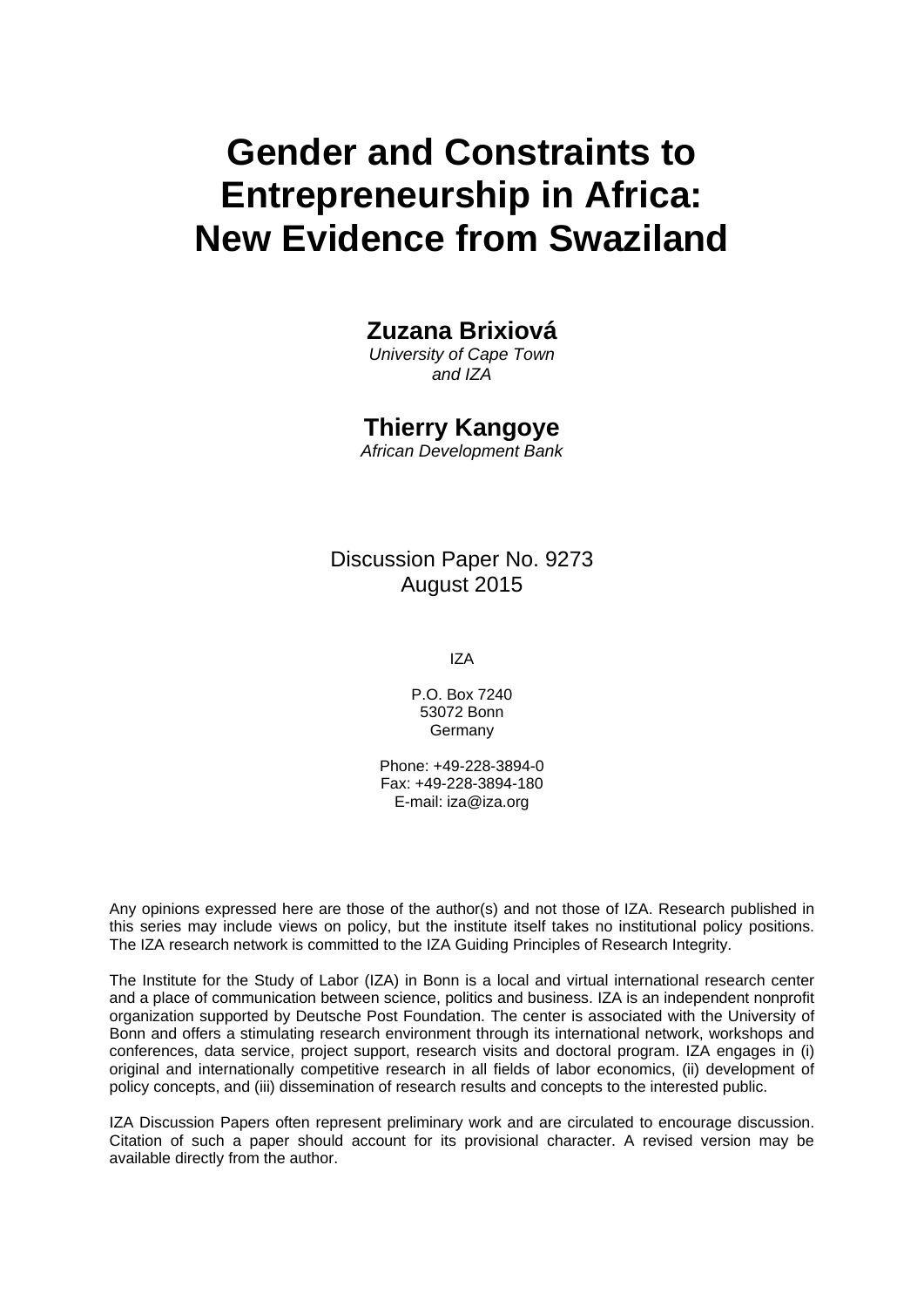IZA Discussion Paper No. 9273 August 2015

# **ABSTRACT**

# **Gender and Constraints to Entrepreneurship in Africa: New Evidence from Swaziland1**

This paper contributes to closing a knowledge gap on gender, entrepreneurship and development by linking the entrepreneurial productivity to start-up capital and skills. The empirical analysis of a survey of entrepreneurs in Swaziland confirmed the importance of start-up capital for sales. Women entrepreneurs have smaller start-up capital and are less likely to fund it from the formal sector than their men counterparts, pointing to a possible room for policy interventions. Further, business training is positively associated with sales performance of men entrepreneurs, but has no effect on women. However, this does not call for abolishing training programs for women entrepreneurs. Instead their design and targeting should be revisited.

JEL Classification: L53, O12

Keywords: gender and entrepreneurship, start-up capital, skills, training, multivariate analysis

Corresponding author:

 $\overline{a}$ 

Zuzana Brixiová Southern Africa Labour and Development Research Unit (SALDRU) University of Cape Town Leslie Social Science Building Rondebosch, 7701 South Africa E-mail: zbrixiova@gmail.com

<sup>1</sup> The authors thank Mina Baliamoune, Zoroabel Bicaba, Phindile Dlamini, Nomusa Dlamini-Tibane, Thandy Khumalo, Wenli Li, Zodwa Mabuza, Neil Rankin and Audrey Verdier-Chouchane for discussions and contributions at various stages of this paper. Earlier versions were presented at the 2014 ASSA Meetings (Philadelphia) and at the African Development Bank. The views expressed are those of the authors and do not necessarily reflect views of their respective institutions of affiliation.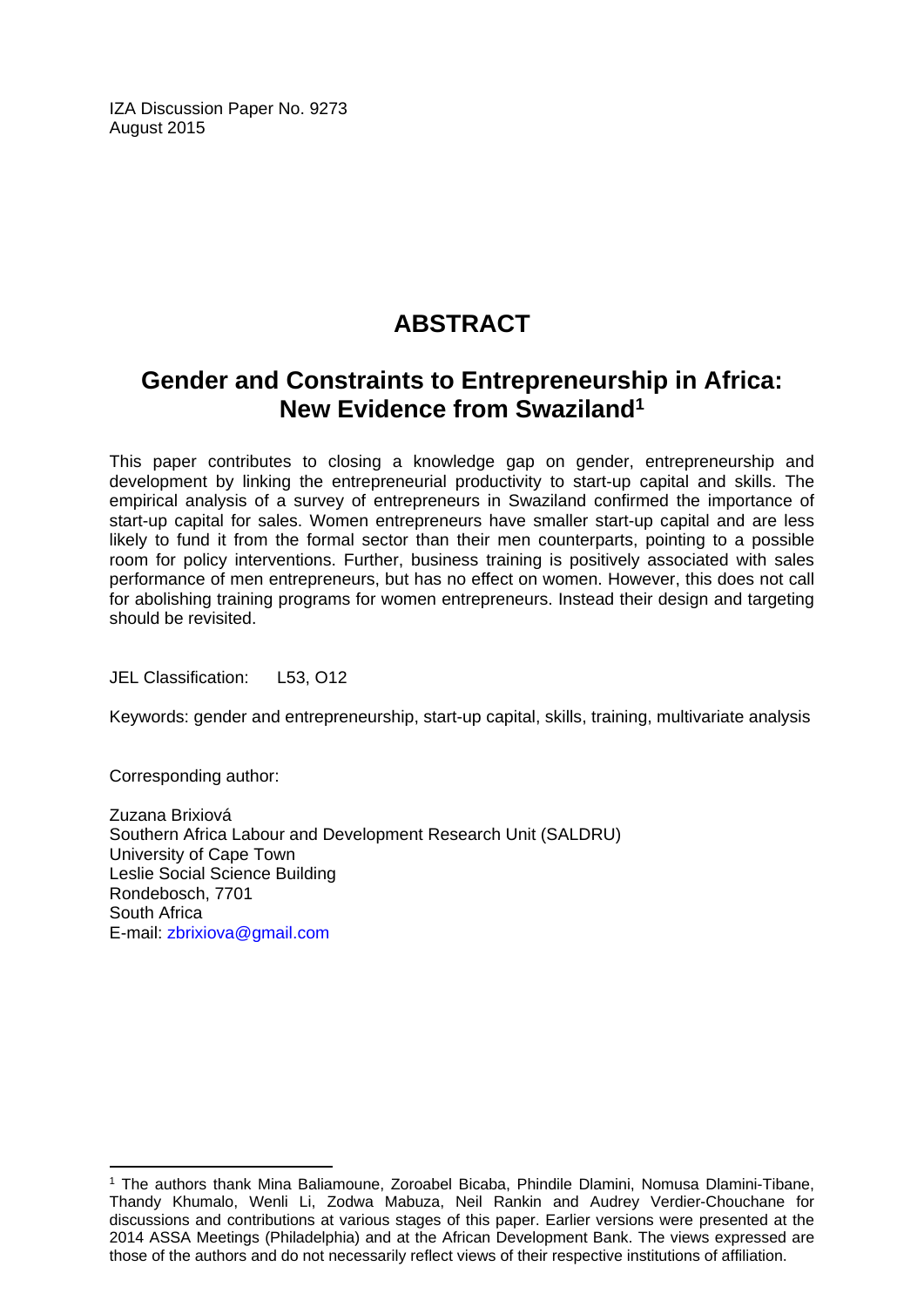#### **1. Introduction**

Policy makers in developing countries, including in Africa, have become well aware of the positive impacts that productive entrepreneurship can have on structural transformation and poverty reduction (Acs and Varga, 2005; Brixiová, 2010; Baliamoune, 2011). Interest in entrepreneurship as a source of job creation in Africa, especially for women or youth, has also grown (Amin, 2010; Hallward-Dremier, 2011; Baliamoune et al., 2014, Brixiová et al., 2015). For women globally besides economic benefits productive entrepreneurship presents an opportunity for empowerment and better integration into the society (Blomqvist et al., 2014).

A number of studies have identified performance gaps between men and women entrepreneurs globally (examples are OECD, 2005, for OECD countries and Sabarwal and Terrell, 2008, for countries in Eastern Europe). Bardasi et al. (2009) examined gender gaps in performance in established businesses in several African countries, but have not found major gender differences. In contrast, Hallward-Dremier (2011) found that women operate disproportionally in the smaller firms, the informal sector and low value-added industries. This paper contributes to the understanding of entrepreneurial gender gaps and their drivers in Africa.

Utilizing a recent survey from the urban Swaziland, this paper first identifies performance disparities (in terms of sales levels and growth) between the early stage men and women entrepreneurs. Two reasons motivate our interest in the early-stage entrepreneurship: (i) the definition of entrepreneurship which emphasizes the start-up process, as in the Global Entrepreneurship Monitor and (ii) hypothesis from Bardasi et al. (2009) that gender barriers to entrepreneurship are likely to be more pronounced during the entry stage.

We examine links between performance, start-up capital and skill shortages as well effectiveness of training programs to address them. The findings of the literature on the impact of training on entrepreneurial performance are also mixed. For example, Fairlie et al. (2015) have not found any evidence of longer run effects of training on sales, earning or employees in advanced economies. Giné and Mansuri (2014) found that business training in rural Pakistan improved men's business practices, but not their sales or profits. In contrast, de Mel et al. (2015) showed positive effects of business training on women start-ups in urban Sri Lanka. Similar differences exist in the literature on gender and start-up capital. While most of the literature finds differences between men and women entrepreneurs in terms of both amount and composition of start-up capital, Verheul, I. and Thurik found differences only in the amount.

The paper is organized as follows. Section 2 provides definition of entrepreneurship used in this paper and discusses them as well as methodology. Section 3 presents the results of empirical analysis. Section 4 concludes with policy recommendations.

#### **2. Data and empirical methodology**

(a) Data source

The empirical analysis utilizes data from the survey of entrepreneurs in Swaziland, carried out by the UN Swaziland in November 2012 (UN Swaziland, 2013). The sample included 640 small and medium-sized enterprises (SMEs) in the urban areas of Hhoho and Manzini regions. The sampling frame consisted of firms listed in the 2011 SME directory of the Ministry of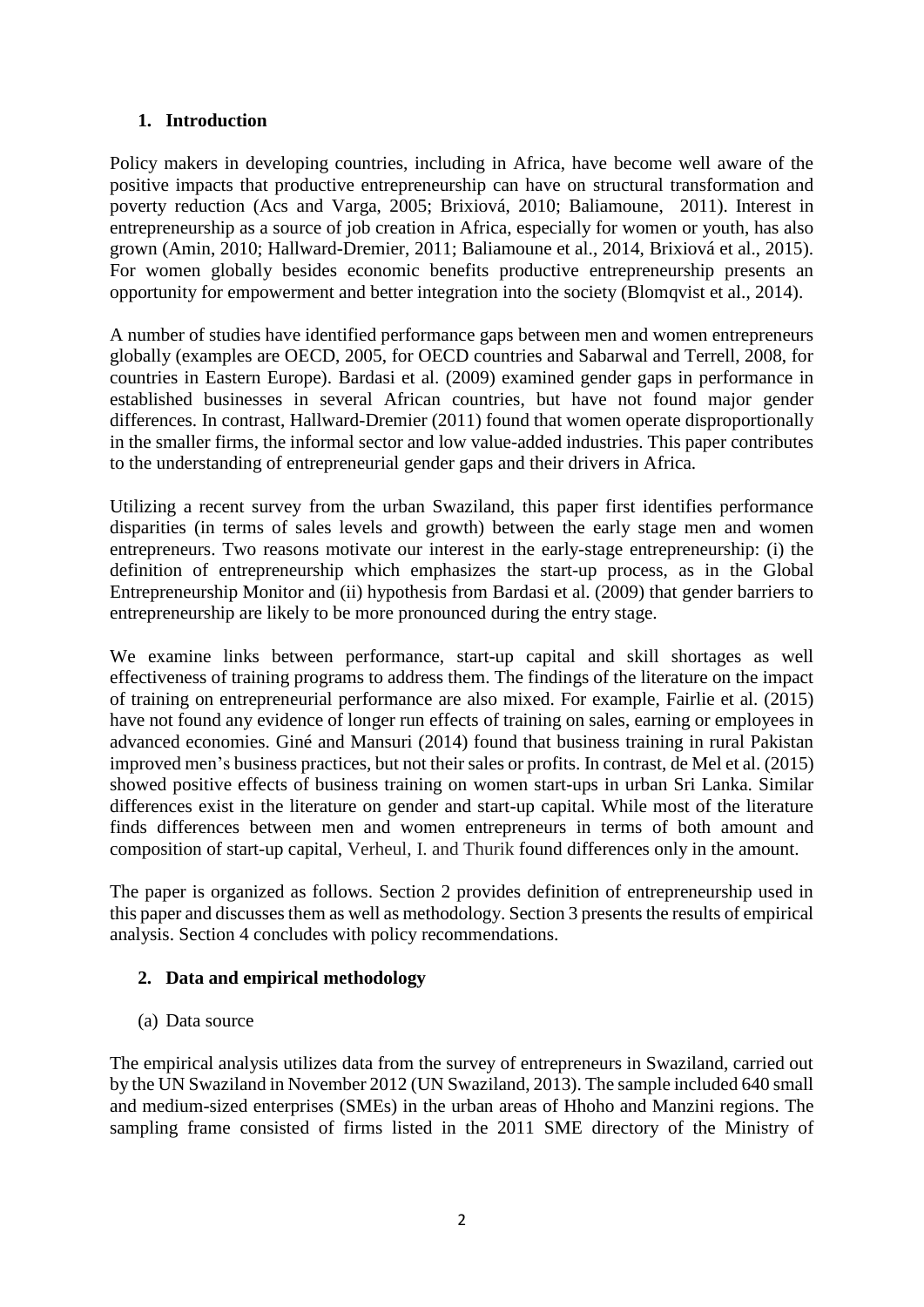Commerce, Industry and Trade.<sup>2</sup> The interviews covered information about the firm's objectives as well as the most common opportunities and constraints they encountered. In addition, the survey explored key characteristics of each enterprise such as location, years of operations, sector, employment and sales, among others.

The empirical part of the paper utilizes the definition of entrepreneurship often used by the Global Entrepreneurship Monitor (GEM), where an entrepreneur is '…an adult engaged in setting up or operating a venture which is less than forty-two months old. . .' (Parker, 2009). Among the 640 SMEs surveyed, the GEM concept of entrepreneurship covered 290 firms (i.e. 42 months old or younger), of which 148 were run by men and 142 by women. Following Baumol (1990), we add profit motive as a criterion for the identification of an entrepreneur.<sup>3</sup>

#### (b) Empirical approach

In Section 3, we explore the conjecture that women entrepreneurs are generating lower sales on average than men and drivers of sales by estimating different versions of the following equation:<sup>4</sup>

$$
Pr(Salesi) = \alpha + \begin{pmatrix} \beta.Skills_i + \gamma-InitalCapital + \delta.FirmCharacteristics + ... \\ + v.Entreprene urCharacteristics \end{pmatrix} + \varepsilon_i \quad (4)
$$

where *i* stands for entrepreneurs. The dependent variable (Sales) takes the value of 1 when the total sales have increased or 0 when they stagnated/decreased relative to sales two years ago. The probit model estimates the probability that the variable 'Sales' takes on value 1. In model specification as in (4), "*Skills"* is a vector of controls including the business training received by entrepreneurs and their perception of the lack of skills as a barrier; "*Initial Capital"* is a vector of controls including the amount of initial capital, the application for a formal source of finance and the use of a formal source of initial capital; "*Firms characteristics"* comprises a vector of controls including the size of the business, whether the firm is an exporter, the support the entrepreneur receives from the government, and the age of the business; "*Entrepreneur characteristics"* capture whether the entrepreneur is 'young' (i.e. is 35 years old or younger).

Further, the same regression model is run using the logarithm of (the level of) sales of the entrepreneur *i* as a dependent variable and doing the regressions separately for men and women entrepreneurs. Two estimations methods have been applied to test the model: Ordinary least square (OLS) regressions and (ii) quantile regression (QR). The OLS measures the effects of the explanatory variables at the mean sales, and assumes a well-shaped distribution around the mean. The QR estimates the effect of the explanatory variables at different quantiles of sales to understand factors that drive sales at various sales ranges.

#### **3. Evidence from Swaziland**

**.** 

This section presents empirical results from the survey of entrepreneurs in Swaziland. It examines gender differences in entrepreneurial performance (proxied by the sales), from the

<sup>&</sup>lt;sup>2</sup> New firms and those that outgrew the SME size as well as firms in the informal sector are not listed in the directory and hence may be systematically underrepresented. To partly correct for this bias, a large number of enterprises were interviewed relative to the population in selected areas.

<sup>&</sup>lt;sup>3</sup> This accounts for the lower number of observations in the regression results.

<sup>4</sup> The theoretical underpinnings are in Appendix I.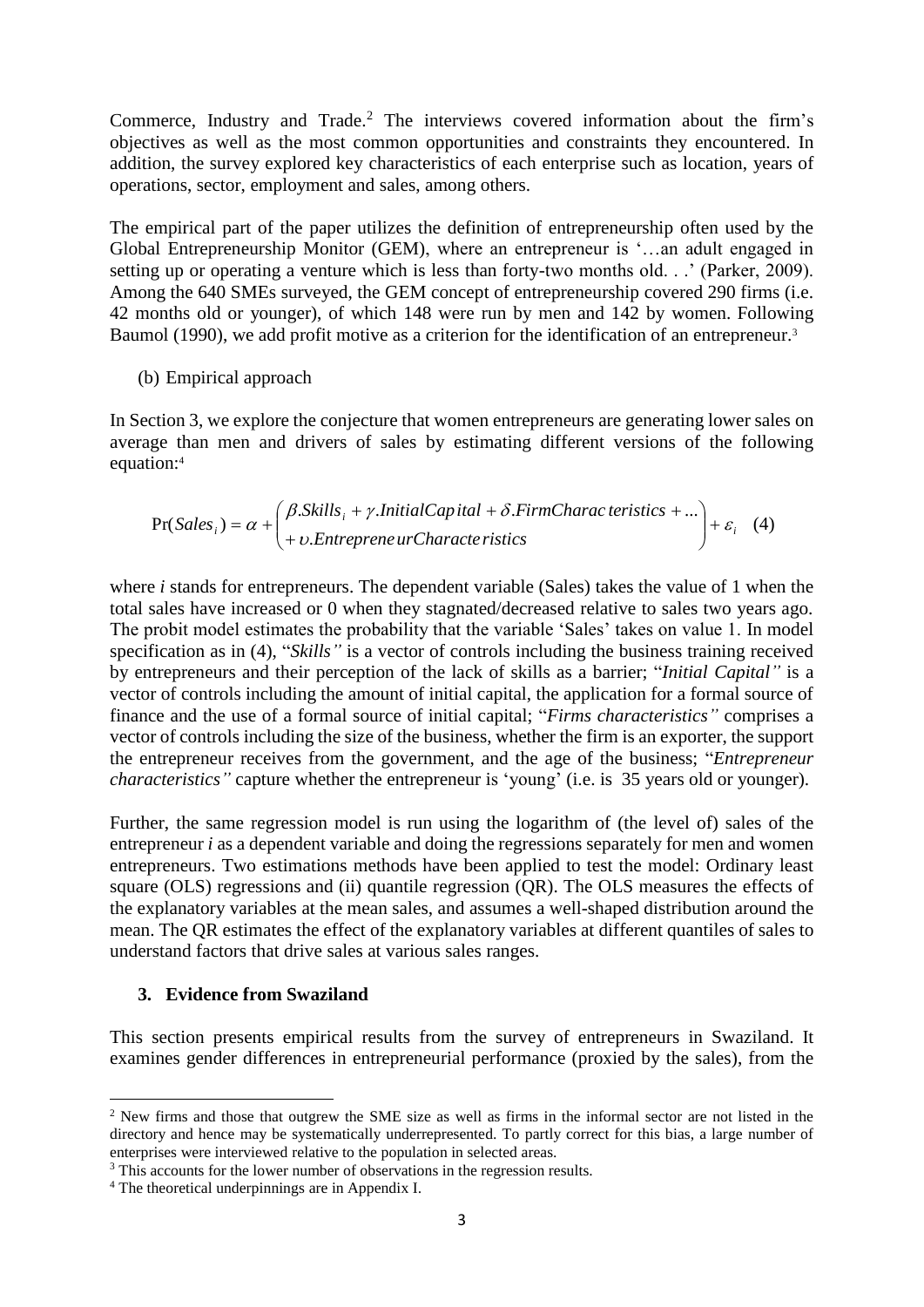point of view of entrepreneurs' start-up capital, skills, work experience, and resolve. The sample included both men and women entrepreneurs.

(a) Descriptive statistics and Kernel density estimates of entrepreneurial sales

This part examines differences in means between female and male entrepreneurs along several dimensions. It reveals that on average, women entrepreneurs are a few years younger than men. Moreover, while almost half of male entrepreneurs had higher education, only slightly more than one third of female entrepreneurs possessed one. In contrast, more women than men entrepreneurs received business training. These indicators point out to possible skill shortages among female entrepreneurs and raise question whether training may help close them.

|                                        | Men<br>entrepr.                      | Women<br>entrepr. | SE and<br>stat.<br>sign. |
|----------------------------------------|--------------------------------------|-------------------|--------------------------|
|                                        | (percent unless otherwise indicated) |                   |                          |
| <b>Background</b>                      |                                      |                   |                          |
| Age of entrepreneur (years)            | 38.6                                 | 35.5              | 1.11 ***                 |
| Higher education                       | 49.3                                 | 37.3              | $5.8**$                  |
| <i><u><b>Outcomes</b></u></i>          |                                      |                   |                          |
| Firm stable or growing                 | 69.3                                 | 60.4              | $5.76*$                  |
| Sales (monthly, E th)                  | 65.5                                 | 26.8              | 16.5                     |
| Sales same or higher than last year    | 52.9                                 | 43.3              | $3.23*$                  |
| Employment (av. 2012)                  | 2.08                                 | 1.04              | $0.48**$                 |
| <i>Characteristics</i>                 |                                      |                   |                          |
| Skill shortage as barrier              | 18.5                                 | 16.7              | 2.26                     |
| Received business training             | 24.2                                 | 20.4              | 4.93                     |
| Young (35 years or less)               | 48.6                                 | 58.5              | $2.93**$                 |
| Start-up capital $(Eth)$               | 68.7                                 | 22.9              | $6.0***$                 |
| Personal contribution $(Y/N)$          | 63.7                                 | 60.1              | 2.9                      |
| Amount of personal contribution (E th) | 42.7                                 | 18.7              | 4.76 ***                 |
| Applied for informal credit            | 4.1                                  | 9.4               | $1.5**$                  |

| Table 1. Differences between women and men entrepreneurs in Swaziland, 2012 |  |
|-----------------------------------------------------------------------------|--|
|-----------------------------------------------------------------------------|--|

**Source:** Authors' calculations based on 2012 UN Swaziland survey. 1/ E stands for emalangeni (local currency). \*, \*\*, and \*\*\* denote 10%, 5% and 1% significance levels.

Table 1 also shows that women entrepreneurs start their firms with notably lower capital then men, even though sources of financing for this capital in terms of debt and equity are similar. Further, while approximately same share of men and women entrepreneurs contributed to startup capital from personal sources, the amount of such contribution was much smaller among women. Finally, a larger share of women than men applied for credit from the informal sector.

Table 2 presents mean values of key characteristics of the entrepreneurs and their firms, for the entire samples of men and women by sales quantiles. The quantile approach reveals that in Swaziland, for both genders, entrepreneurs in the higher sale ranges are older, run firms that are more mature, and employ more workers. During a typical week, successful entrepreneurs spend more hours in their firms than entrepreneurs with lower sales. The analysis also points to lower sales and employment among women entrepreneurs with firms in the highest sales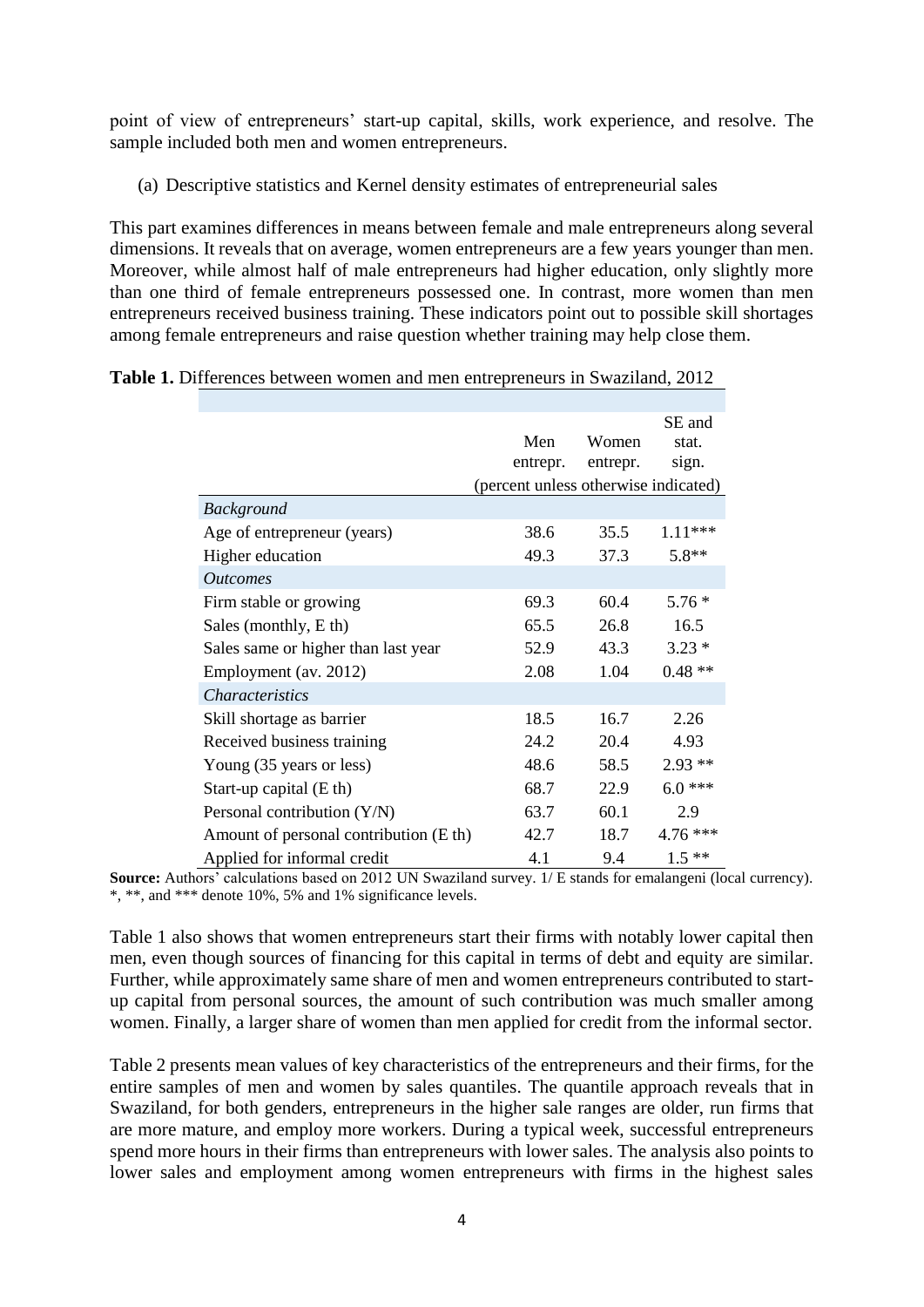quantile relative to men entrepreneurs. While top performing women tend to spend more hours a week working than men entrepreneurs, they spend a smaller share of the working time in their firms. Factors related to work-life balance and women's household responsibilities thus may also contribute to gender differences in entrepreneurial performance. Women entrepreneurs also have a smaller amount of start-up capital, especially in higher sales ranges.<sup>5</sup>

| Variable           | <b>Sales</b> | Age of an<br>entrepreneur | Age of<br>business | Employment | in the firm | Hours per week   Hours per week <br>working | Start up<br>capital |
|--------------------|--------------|---------------------------|--------------------|------------|-------------|---------------------------------------------|---------------------|
|                    |              |                           | Women(Mean value)  |            |             |                                             |                     |
| By sales quantiles |              |                           |                    |            |             |                                             |                     |
| Bottom 10%         | 213          | 34.50                     | 22.50              | 0.44       | 32.75       | 31.19                                       | 7,734               |
| $10 - 25%$         | 1,257        | 32.73                     | 24.00              | 0.66       | 35.87       | 36.47                                       | 7,190               |
| $25 - 50\%$        | 4,444        | 35.39                     | 25.74              | 0.52       | 41.06       | 43.23                                       | 15,268              |
| $50 - 75%$         | 12,341       | 36.88                     | 22.29              | 1.69       | 42.31       | 57.26                                       | 30,019              |
| 75–90%             | 29,778       | 33.89                     | 15.33              | 1.38       | 52.44       | 53.00                                       | 47,556              |
| Top 90%            | 273,300      | 42.10                     | 26.40              | 1.90       | 47.90       | 58.10                                       | 65,200              |
|                    |              | Men (Mean value)          |                    |            |             |                                             |                     |
| By sales quantiles |              |                           |                    |            |             |                                             |                     |
| Bottom 10%         | 133          | 38.5                      | 25.8               | 1.1        | 22.4        | 24.1                                        | 7,822               |
| $10 - 25%$         | 1,481        | 37                        | 27.3               | 0.4        | 45.2        | 44.5                                        | 14,517              |
| $25 - 50\%$        | 4,875        | 37.2                      | 20.6               | 1.2        | 42.6        | 49.3                                        | 26,859              |
| $50 - 75%$         | 14,982       | 36.5                      | 25.3               | 2.0        | 36.6        | 50.9                                        | 25,518              |
| 75–90%             | 38,743       | 41.1                      | 21.7               | 1.6        | 46          | 49.0                                        | 94,500              |
| Top 90%            | 504,133      | 42                        | 26                 | 8.1        | 50.4        | 55.5                                        | 238,067             |

#### **Table 2.** Summary statistics

**Source:** Authors' calculations based on 2012 UN Swaziland survey. Note: \*, \*\*, and \*\*\* denote 10%, 5% and 1% significance levels. Age of business is measured in months.

Figure 1. Kernel density estimate sales and start-up capital for men and women entrepreneurs





**Source:** Authors' calculations. Note: Sales are for a typical month.

**<sup>.</sup>**  $5$  Verheul and Thurik (2001), who examined 2000 Dutch entrepreneurs, found that female entrepreneurs have a smaller amount of start-up capital, but do not differ significantly in the type of capital from men entrepreneurs.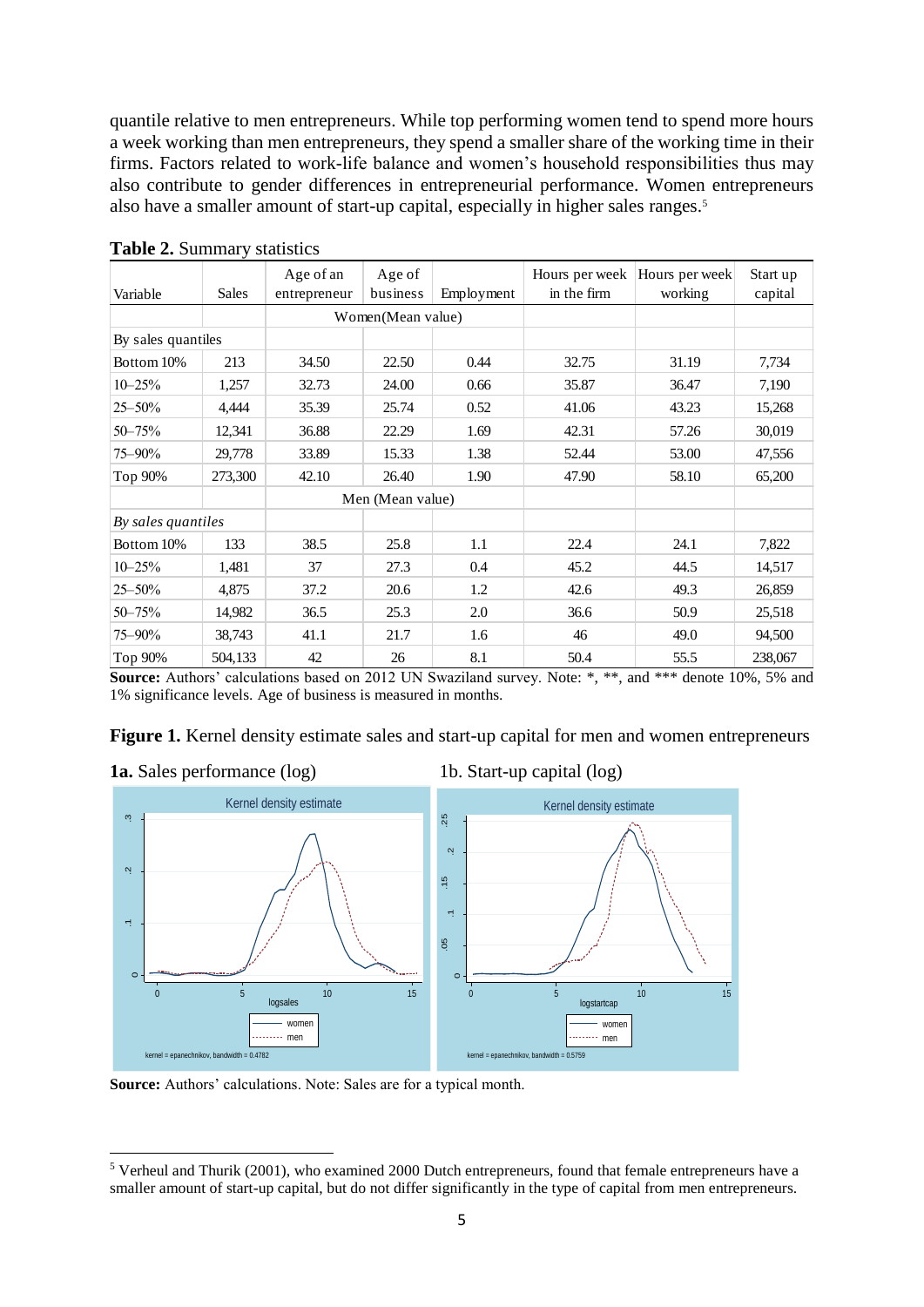Further, the kernel density estimates of probability function of (log of) monthly sales for men and women entrepreneurs show that in these nearly uni-modal distributions men outperform women almost throughout the entire sales range. Figure 1b indicates that women entrepreneurs have lower start-up capital than men for the entire sales range. In contrast to men who seem to reach some threshold level of capital, some women start their firms with almost no capital.

(b) Regression analysis

#### *Probit estimations*

 $\overline{\phantom{a}}$ 

We tested if entrepreneurs' skills and start-up capital matter for firm performance (e.g., sales are stable/growing or declining) for men and women entrepreneurs in a multivariate probit regression (Table 3). Our analysis showed that firms ran by women who did not perceive skills to be a major barrier to opening or running a firm performed better than firms ran by women who viewed skills as a key barrier. Business training had a positive and statistically significant impact on performance of men entrepreneurs, but not on women.<sup>6</sup> In contrast, larger number of employees was associated with better performance of women but not men entrepreneurs.

|                                        | Men          | Women        |
|----------------------------------------|--------------|--------------|
|                                        | (1)          | (2)          |
| Skills                                 |              |              |
| Received business training             | 1.206        | 0.197        |
|                                        | $(0.574)$ ** | (0.364)      |
| Perceives lack of skills as barrier    | $-0.279$     | $-1.193$     |
|                                        | (0.451)      | $(0.473)$ ** |
| Capital and access to finance          |              |              |
| Initial capital (log)                  | 0.172        | 0.12         |
|                                        | (0.109)      | (0.107)      |
| Applied for formal source of credit    | $-0.567$     | $-0.232$     |
|                                        | (0.462)      | (0.367)      |
| Formal source of initial capital       | 0.295        | 0.498        |
|                                        | (0.405)      | (0.319)      |
| <b>Business characteristics</b>        |              |              |
| Size                                   | 0.071        | 0.199        |
|                                        | $-0.092$     | $(0.117)*$   |
| Age of business                        | $-0.006$     | $-0.002$     |
|                                        | (0.013)      | (0.012)      |
| Entrepreneur's characteristics         |              |              |
| Young entrepreneur                     | $-0.2$       | $-0.314$     |
|                                        | (0.378)      | (0.324)      |
| Intercept                              | $-1.074$     | $-0.918$     |
|                                        | (1.308)      | (1.035)      |
| R <sub>2</sub> / Pseudo R <sub>2</sub> | 0.2          | 0.17         |
| Obs                                    | 88           | 87           |

| Table 3. Firm performance, skills and access to finance: probit estimations |  |  |  |
|-----------------------------------------------------------------------------|--|--|--|
|-----------------------------------------------------------------------------|--|--|--|

**Source:** Authors' estimates based on the UN Survey of entrepreneurs in Swaziland. Note: Only firms 42 months old or younger and profit motivated were considered. "Performance" is equal to "0" if sales two years ago were higher or same as in the year of the survey, and "1" if sales two years ago were lower. Heteroskedastic-robust standard error are in brackets.  $(*), (**)$  and  $(**)$  denote significance at 10%, 5% and 1% respectively.

<sup>6</sup> Besides training the business environment matters. The findings from the robustness analysis (results are available upon request) showed that for all entrepreneurs, running a licensed company raises performance.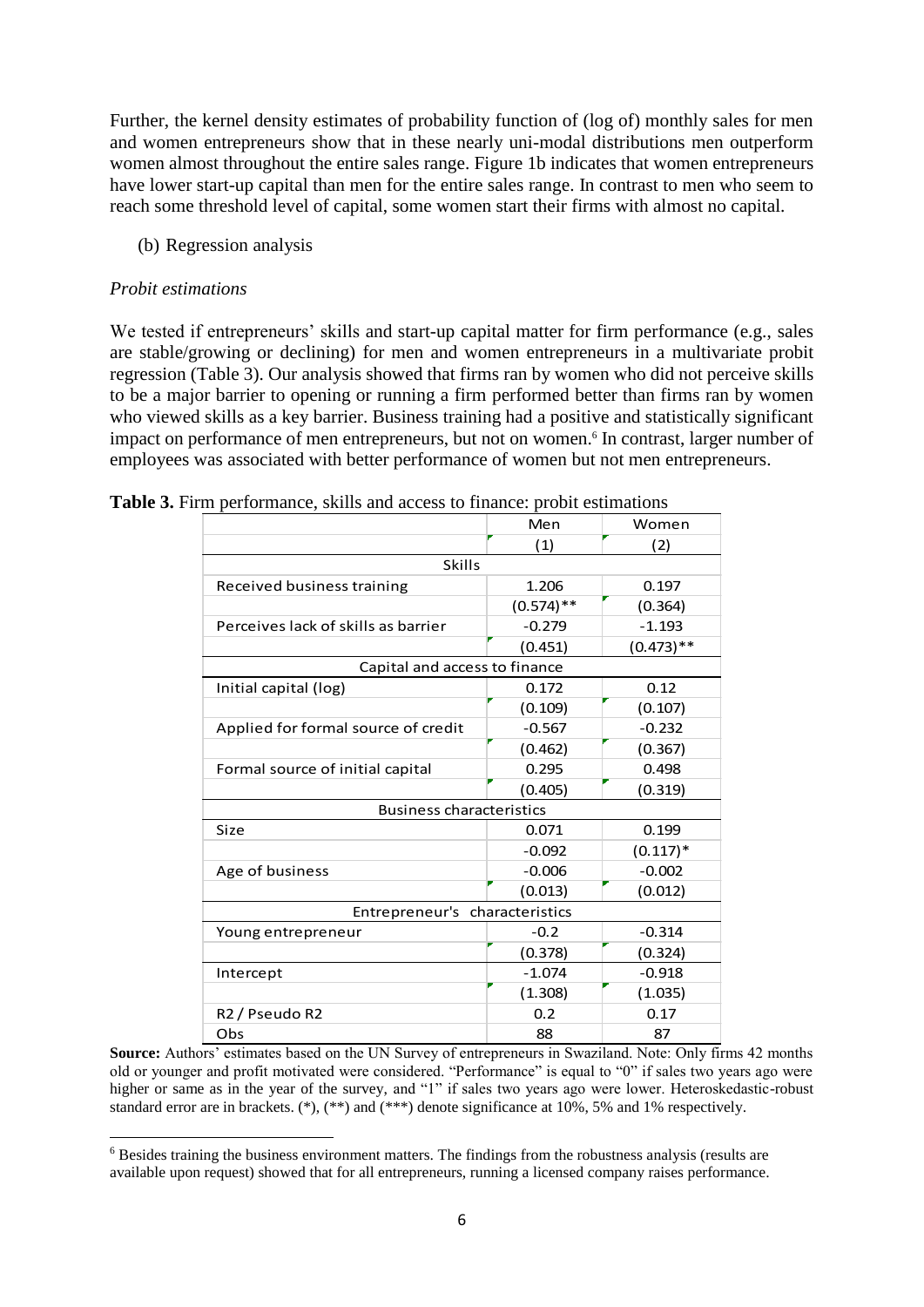#### *OLS and Quantile regressions*

Figure 2 and Table 4 illustrate coefficient estimates in quantile and OLS regressions. Each plot shows the variation in the coefficient of key explanatory variables -- training, amount of startup capital and formal source of start-up capital – over the sale distribution for both men and women entrepreneurs. The effect of training remains negative (though not significant) over the distribution of sales for women entrepreneurs. In contrast, training has a positive (and significant at lower ranges) but decreasing effect over the sales distribution for men (Table 4).



**Figure 2.** Distribution of OLS and quantile regressions estimates

**Source:** Authors' calculations based on the UN 2013 Swaziland survey. **Note**: Horizontal lines represent OLS estimates with 95 percent confidence intervals. The quantiles range from 0 (for firms with the lowest sales) to 1 (for the firms with the highest sales).

Further, for women in the highest sales range (to 25%), better sales performance is associated with factors such as larger size, exports, and age of business. Government support was associated with negative (and significant) impact on sales among the best female performers,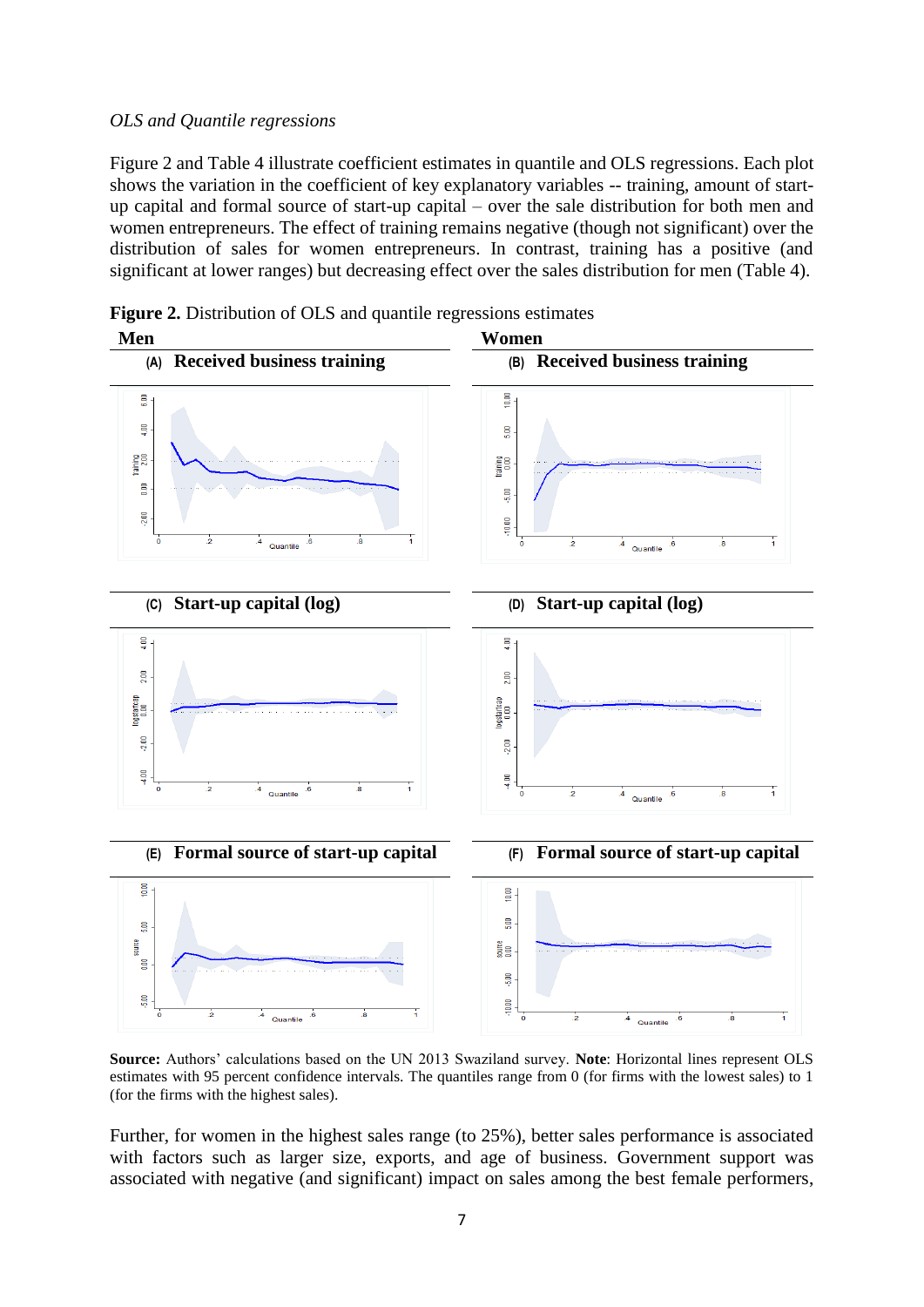but had a positive impact on sales performance among men in the lowest (bottom 25%) sales range. For these men being young – less than 35 years of age – was associated with negative and statistically significant impact on sales. No such effect was observed for women (Table 4).<sup>7</sup>

|                                 | <b>OLS</b>       |               | Quantile regressions |               |               |               |               |               |  |  |
|---------------------------------|------------------|---------------|----------------------|---------------|---------------|---------------|---------------|---------------|--|--|
| Dependent                       | Male             | Female        |                      | Male          |               |               | Female        |               |  |  |
| var.:Sales(log)*                |                  |               | $\overline{25\%}$    | 50%           | 75%           | 25%           | 50%           | 75%           |  |  |
|                                 | $\left(1\right)$ | (2)           | (3)                  | (4)           | (5)           | (6)           | (7)           | (8)           |  |  |
| <b>Skills</b>                   |                  |               |                      |               |               |               |               |               |  |  |
| Received business               | 0.968            | $-0.551$      | 1.129                | 0.570         | 0.590         | $-0.025$      | 0.054         | $-0.547$      |  |  |
| training                        | $(0.457)$ **     | (0.422)       | $(0.538)$ **         | (0.345)       | (0.406)       | (0.451)       | (0.316)       | (0.344)       |  |  |
| Perceives lack of skills        | $-1.323$         | 0.276         | $-1.089$             | $-0.218$      | $-0.636$      | 0.414         | 0.410         | 0.049         |  |  |
| as barrier                      | $(0.605)$ **     | (0.504)       | (1.277)              | (0.762)       | (0.632)       | (0.655)       | (0.315)       | (0.303)       |  |  |
| Capital and access to           |                  |               |                      |               |               |               |               |               |  |  |
| finance                         |                  |               |                      |               |               |               |               |               |  |  |
|                                 | 0.146            | 0.429         | 0.388                | 0.424         | 0.504         | 0.383         | 0.496         | 0.337         |  |  |
| Initial capital (log)           | (0.131)          | $(0.123)$ *** | $(0.156)$ **         | $(0.139)$ *** | $(0.182)$ *** | $(0.133)$ *** | $(0.093)$ *** | $(0.084)$ *** |  |  |
| Applied for formal              | $-0.657$         | $-0.017$      | $-0.684$             | $-0.521$      | $-1.106$      | 0.253         | $-0.033$      | $-0.254$      |  |  |
| source of credit                | (0.504)          | (0.427)       | (0.785)              | (0.442)       | $(0.459)$ **  | (0.463)       | (0.357)       | (0.277)       |  |  |
| Formal source of initial        | $-0.010$         | 0.790         | 0.677                | 0.860         | 0.298         | 1.024         | 1.070         | 1.108         |  |  |
| capital                         | (0.439)          | $(0.378)$ **  | (0.651)              | $(0.417)$ **  | (0.591)       | $(0.359)$ *** | $(0.299)$ *** | $(0.316)$ *** |  |  |
| <b>Business characteristics</b> |                  |               |                      |               |               |               |               |               |  |  |
|                                 | 0.123            | 0.334         | 0.164                | 0.127         | 0.123         | 0.215         | 0.222         | 0.536         |  |  |
| Size                            | (0.079)          | $(0.142)$ **  | $(0.077)$ **         | $(0.052)$ **  | (0.163)       | (0.442)       | (0.254)       | $(0.179)$ *** |  |  |
|                                 | $-0.691$         | $-0.550$      | $-0.060$             | $-1.177$      | $-1.798$      | $-0.156$      | $-0.564$      | $-1.149$      |  |  |
| Exporting firm                  | (1.782)          | (1.666)       | (1.410)              | (0.929)       | $(0.563)$ *** | (1.090)       | (0.735)       | $(0.441)$ **  |  |  |
| Received government             | 2.121            | $-0.443$      | 3.285                | 1.884         | 1.260         | 0.022         | $-0.323$      | $-0.943$      |  |  |
| support                         | (1.927)          | (1.193)       | $(1.882)*$           | (1.151)       | (1.081)       | (0.643)       | (0.539)       | $(0.394)$ **  |  |  |
|                                 | $-0.011$         | 0.023         | 0.009                | $-0.012$      | $-0.014$      | 0.002         | 0.018         | 0.015         |  |  |
| Age of business                 | (0.015)          | (0.014)       | (0.022)              | (0.012)       | (0.017)       | (0.017)       | $(0.010)*$    | $(0.009)*$    |  |  |
| <b>Entrepreneur</b>             |                  |               |                      |               |               |               |               |               |  |  |
| characteristics                 |                  |               |                      |               |               |               |               |               |  |  |
|                                 | $-1.260$         | $-0.523$      | $-0.609$             | $-0.563$      | $-0.506$      | $-0.482$      | $-0.365$      | $-0.422$      |  |  |
| Youth (less than 35 years)      | $(0.459)$ ***    | (0.376)       | (0.553)              | (0.490)       | (0.481)       | (0.483)       | (0.310)       | (0.347)       |  |  |
|                                 | 8.111            | 3.553         | 3.856                | 4.829         | 5.197         | 3.616         | 2.919         | 5.011         |  |  |
| Intercept                       | $(1.574)$ ***    | $(1.158)$ *** | $(1.717)$ **         | $(1.604)$ *** | $(2.280)$ **  | $(1.321)$ *** | $(0.742)$ *** | $(0.855)$ *** |  |  |
| $R^2$ / Pseudo $R^2$            | 0.38             | 0.36          | 0.33                 | 0.28          | 0.29          | 0.31          | 0.34          | 0.34          |  |  |
| Obs                             | 90               | 89            | 90                   | 90            | 90            | 89            | 89            | 89            |  |  |

|  |  |  |  |  |  |  |  | Table 4. Firm sales, skills and access to finance: OLS and quantile regressions, full sample |
|--|--|--|--|--|--|--|--|----------------------------------------------------------------------------------------------|
|--|--|--|--|--|--|--|--|----------------------------------------------------------------------------------------------|

**Source:** Authors' calculations based on 2012 UN Swaziland survey. Note: \*, \*\*, and \*\*\* denote 10%, 5% and 1% significance levels. Age of business is in months. Only entrepreneurs motivated by profit were considered.

Regarding the role of start-up capital, a larger amount is associated with better sale performance in firms run by men or women. For men entrepreneurs, this effect is rising along the sales distribution. Drawing on the formal source of financing for start-up capital has a positive, significant and increasing impact on sale of firms run by women entrepreneurs in all sales ranges, pointing to the importance of access to formal finance for this group.

1

<sup>7</sup> The potential endogeneity of main variables (business training and start-up capital) is ruled out for several reasons. We expect limited measurement errors on the business training variable, which is binary. The fact that comprehensive interviews were implemented with a high rate of response should also minimize such errors on the start-up capital variable. We also rule out the reverse causation between the sales performance and the start-up capital as the latter is measured at the very initial stage of the firm. Finally, specification tests (available upon request) indicate that the model is properly specified and does not suffer for bias due to the omission of variables.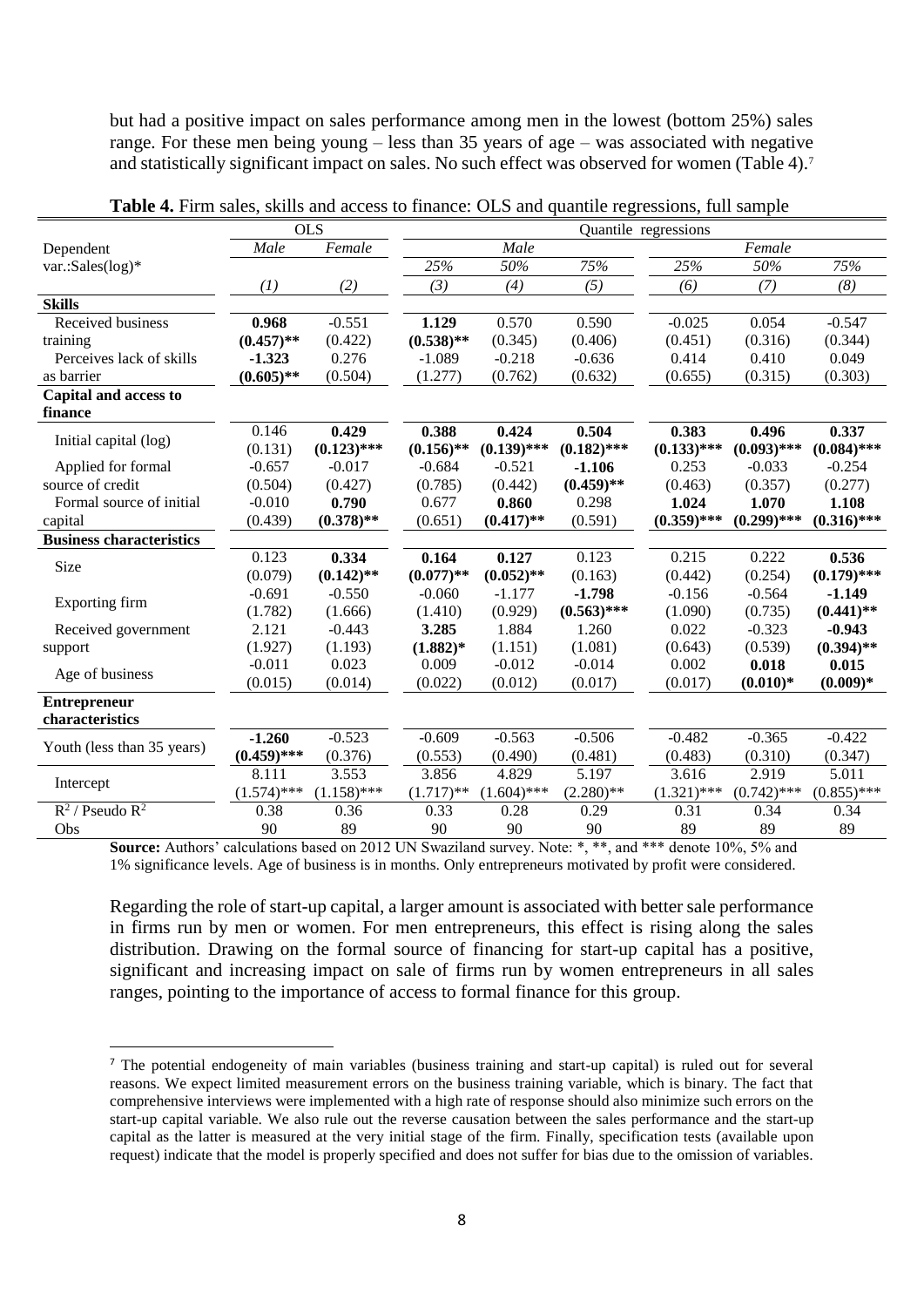To account for industry differences, we have also examined separately entrepreneurs operating in low-skilled sectors, such as agriculture, cleaning, tailor services, and hairdressing (Appendix II). In these sectors, business training has a positive and significant impact on sales posted by men entrepreneurs, but no or negative effect on sales of women entrepreneurs. The amount of the start-up capital and access to its formal financing had a positive and significant relation with sale performance of both men and women entrepreneurs throughout the sale distribution.

#### **4. Conclusions**

The main contribution of this paper consists of reducing a knowledge gap in the literature on constraints to women's entrepreneurship in Africa. Specifically, to the extent that women have fewer entrepreneurial skills and lower access to start-up capital than men, they are likely to face greater challenges turning their ideas into businesses and to be less motivated to engage in productive entrepreneurship. These findings would support government for women entrepreneurs, especially in societies where equity factors are considered.

We tested these hypotheses on data from a survey of entrepreneurs in Swaziland. The empirical analysis confirmed the critical role of start-up capital for sales performance of both men and women, under various model specification and throughout the sale distribution. In Swaziland, women entrepreneurs have lower start-up capital and more limited access to finance it from the formal sector than men entrepreneurs, even when sectoral differences are taken into account. The results suggest that policy interventions aiming to promote entrepreneurship in general and female one in particular, should go beyond strengthening the overall business environment and include pro-active measures such as subsidies or loan guarantees for start-up capital.

Empirical analysis showed that narrow business training for women has a limited success, even though it is associated with better sales among men. Broader training for women entrepreneurs encompassing business and technical skills as well as soft skills could be more effective.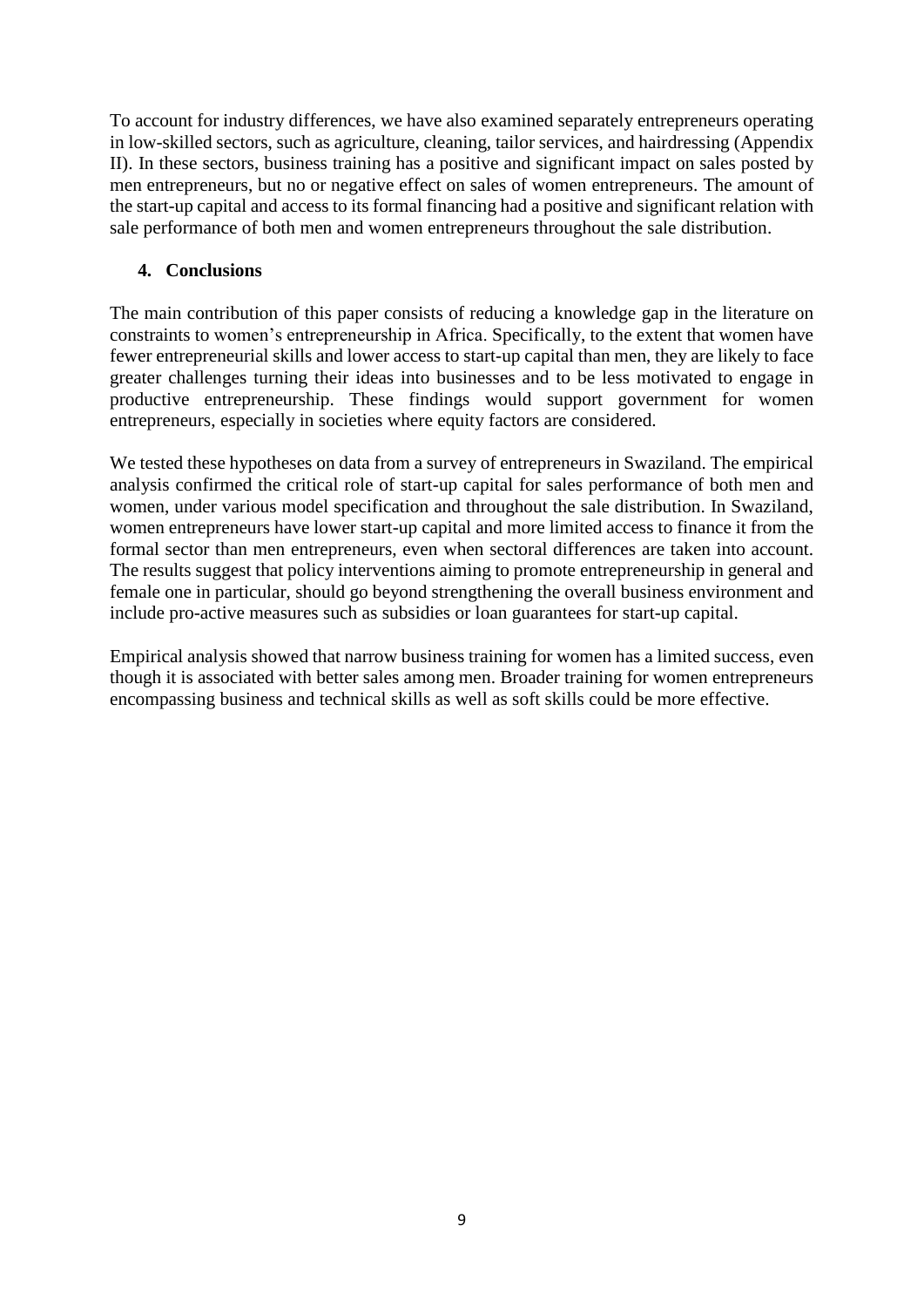#### **References**

Acs, Z. J. and Varga, A. (2005), Entrepreneurship, Agglomeration and Technological Change, *Small Business Economics*, Vol. 24 (3), 323–334.

Amin, M. (2010), 'Gender and firm size: Evidence from Africa', *Economics Bulletin*, 30 (1), 663-668.

Baliamoune-Lutz, M. (2011), 'Policy reform and entrepreneurship in developing countries', in Naudé, W.A. ed., *Entrepreneurship in Economic Development*, Palgrave Macmillan, 187-202.

Baliamoune, M.; Brixiová, Z. and Ncube, M. (2014), Skills, Gender and Entrepreneurship in Africa', Paper presented at the 1<sup>st</sup> Africa Search and Matching Workshop (Marrakesh, May).

Bardasi, E.; Blackden, S. M.; Guzman, J. C. (2009), 'GBender, Entrepreneurship, and Competitiveness in Africa', in *Africa Competitiveness Report 2009*, World Economic Forum: Geneva, World Bank: Washington DC, and African Development Bank: Tunis.

Blomqvist, M.; Chastain, E.; Thickett, B.; Unnikrishnan, S. and Woods, W. (2014), *Bridging the Entrepreneurship Gender Gap: The Power of Networks*, The Boston Consulting Group.

Brixiová, Z. (2010), 'Unlocking Productive Entrepreneurship in Africa's Least Developed Countries', *African Development Review*, Vol. 22 (3), 440-451.

Brixiová, Z.; Ncube, M. and Bicaba, Z. (2015), 'Skills and Youth Entrepreneurship in Africa: Analysis with Evidence from Swaziland', *World Development*, Vol. 67(C), 11— 26.

de Mel, S.; McKenzie, D. and Woodruff, C. (2015), 'Business Training and Female Enterprise Start-up, Growth, and Dynamics: Experimental Evidence from Sri Lanka', *Journal of Development Economics*, Vol. 106, 199 – 210.

Fairlie, R. W.; Karlan, D. and Zinman, J. (2015), 'Behind the GATE Experiment: Evidence on Effects of and Rationales for Subsidized Entrepreneurship Training', *American Economic Journal: Economic Policy*.

Giné, X. and Mansuri, G. (2014), 'Money or Ideas? A Field Experiment on Constraints to Entrepreneurship in Rural Pakistan', World Bank Policy Research Working Paper # 6959.

Hallward-Dremier, M. (2011), 'Strengthening Women's Entrepreneurship', in *Africa Competitiveness Report 2011*, World Economic Forum: Geneva, World Bank: Washington DC, and African Development Bank: Tunis.

Naudé, W. (2010), Promoting Entrepreneurship in Developing Countries: Policy Challenges', UNU-WIDER Policy Brief, No. 4.

Sabarwal, S. and Terrell, K. (2008), 'Does Gender Matter for Firm Performance? Evidence from Eastern Europe and Central Asia', IZA Discussion Papers No. 3758.

UN Swaziland (2013), *Constraints and opportunities for youth entrepreneurship in Africa: Perspectives of young entrepreneurs from Swaziland*, Mbabane: UN Swaziland.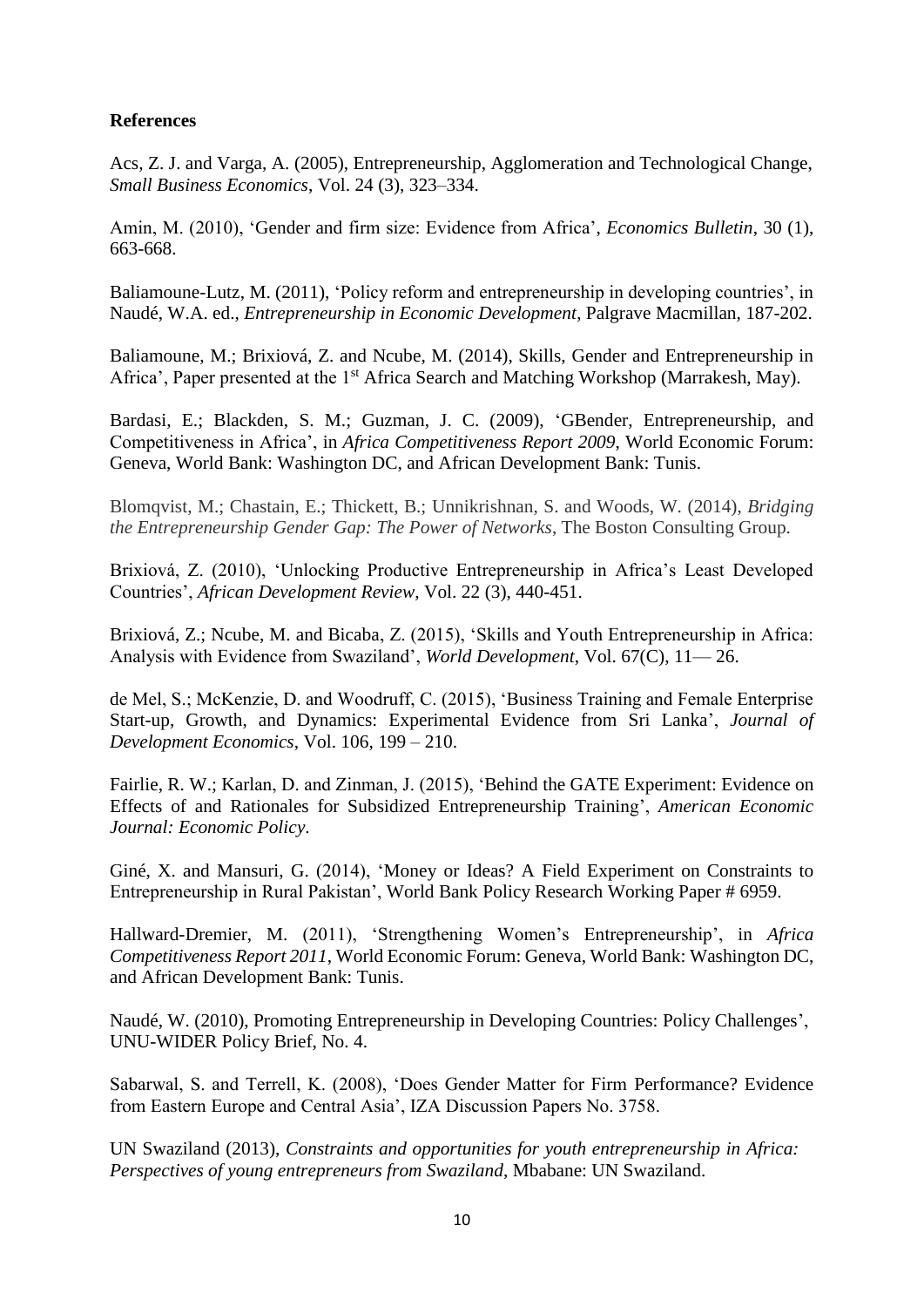Verheul, I. and Thurik, R. (2001), 'Start-up Capital: Does Gender Matter?', *Small Business Economics*, Vol. 16, 320–345.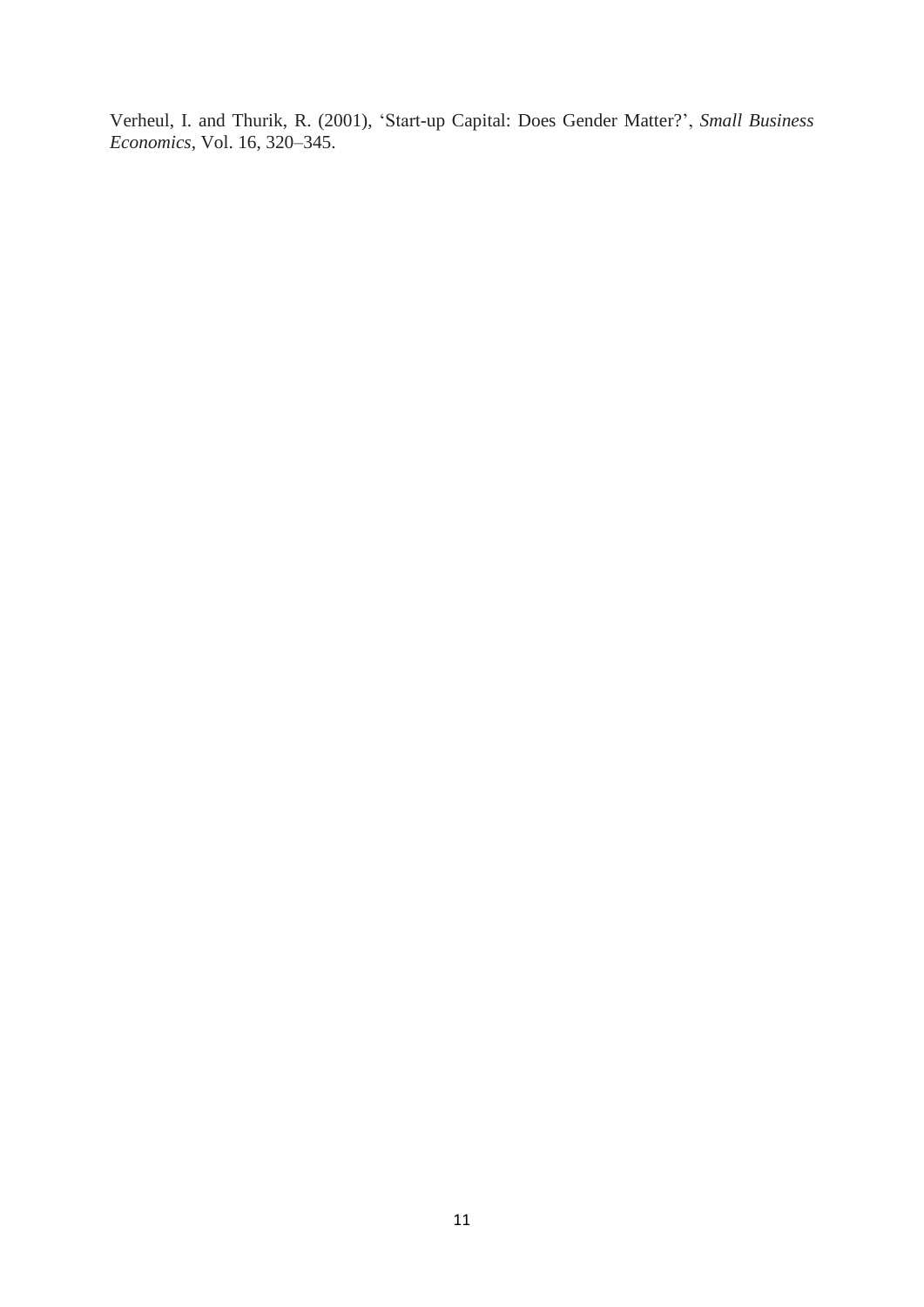#### **APPENDIX I. THEORETICAL UNDERPINNINGS**

The continuous time economy consists of infinitely lived entrepreneurs with population normalized to 1, of which  $\phi$  share are women.<sup>8</sup> Each entrepreneur has one unit of time at every

*t*, and preferences described by  $E_0 \int e^{-\rho t} c_t dt$ *t*  $\infty$  $\overline{a}$  $\overline{a}$ 0  $\int_{0}^{b} \int e^{-\rho t} c_{t} dt$ , where  $c_{t}$  is consumption at *t*, and  $E_{0}$  are expectations at  $t=0$ . The entrepreneur are working in the informal sector earning subsistence income *b* while searching for a business opportunity or running a productive firm, which yields income y, with  $y > b > 0$ . Firms are created through entrepreneurs' search effort x at a flow cost of  $d(x) = x^2/2\gamma$  units of the consumption good, where  $\gamma > 0$  is search efficiency, and destroyed at rate  $\delta$ . The entrepreneurs choose their effort *x*, which determines the arrival rate of a business opportunity.

For an entrepreneur, *V* denotes the discounted value of the income of from searching for a business opportunity, and  $J$  the value of running a firm. The value functions become:

$$
rV = b + \max_{x} \left( -\frac{x^2}{2\gamma} + x(J - V - (\overline{c} - c_e)) \right) + \dot{V}
$$
 (1)

$$
rJ = y + \delta(V - J) + \dot{J} \tag{2}
$$

where *r* is the discount rate, *b* is the income from the informal sector,  $\bar{c}$  is the value of start-up capital and  $c_e$  the initial endowment of the start-up capital. The return on search equals the informal sector income, the net expected return on running a firm, and the capital gain,  $\dot{V}$ . The return on running a firm equals the profit, the net loss from bankruptcy and the capital gain  $\dot{J}$ . Defining  $d = J - V$  to be net value from opening a private firm and solving (1) w.r.t. *x* yields:

$$
x = \gamma(d - (\hat{c} - c_e))
$$
\n<sup>(3)</sup>

Equation (3) shows that the entrepreneur's search effort for productive business opportunity is positively related to (i) search efficiency, (ii) the initial endowment of start-up capital and (iii) net value from opening a private firm. In turn, if the entrepreneur exhorts effort  $\bar{x}$  's on average, typical sales/profits profit at time *t* will be  $\Pi = \bar{x}\pi + (1 - \bar{x})b$ , that is it is increasing in the effort, and thus search efficiency and start-up capital.

In summary, in the model shortages of entrepreneurial skills and start-up capital slow down the rate of productive start-ups. To the extent that women entrepreneurs possess lower start-up capital and are less efficient in searching for opportunities, they find fewer productive business opportunities and record lower sales or profits on average than men. Below, we test these results on data from a recent survey of entrepreneurs in Swaziland.

 $\overline{\phantom{a}}$ 

<sup>&</sup>lt;sup>8</sup> In the model, entrepreneurship is defined as in Naudé (2010) to be '...the resource and process where individuals utilize opportunities in the market through the creation of new business firms.' The economy is of continuous time.